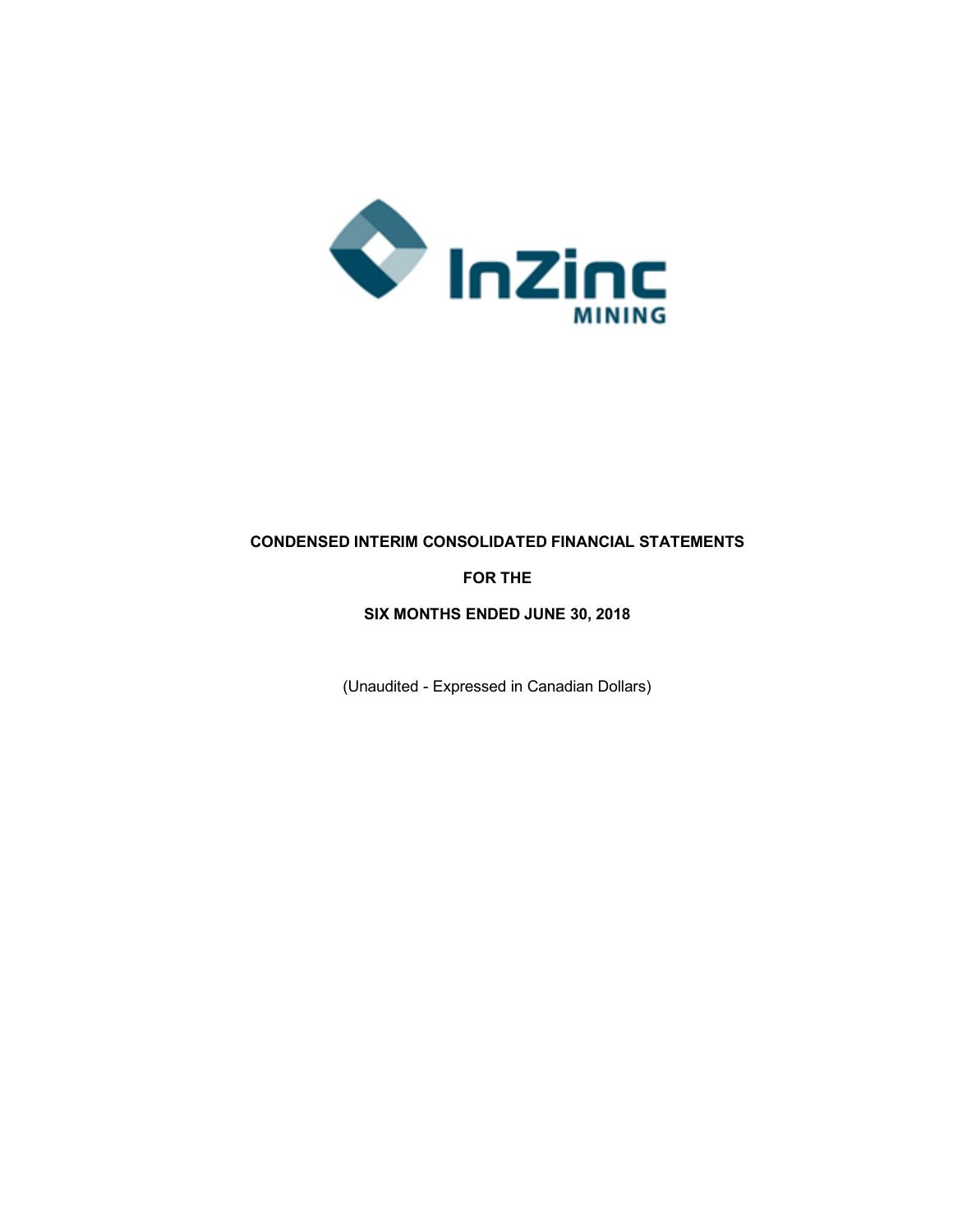## **NOTICE OF NO AUDITOR REVIEW OF CONDENSED INTERIM CONSOLIDATED FINANCIAL STATEMENTS**

Under National Instrument 51-102, Part 4, subsection 4.3(3)(a), if an auditor has not performed a review of the condensed interim consolidated financial statements, they must be accompanied by a notice indicating that an auditor has not reviewed the financial statements.

The Company's independent auditor has not performed a review of these condensed interim consolidated financial statements in accordance with standards established by the Chartered Professional Accountants of Canada for a review of interim financial statements by an entity's auditor.

The accompanying unaudited condensed interim consolidated financial statements for InZinc Mining Ltd. for the six months ended June 30, 2018 have been prepared by and are the responsibility of the Company's management.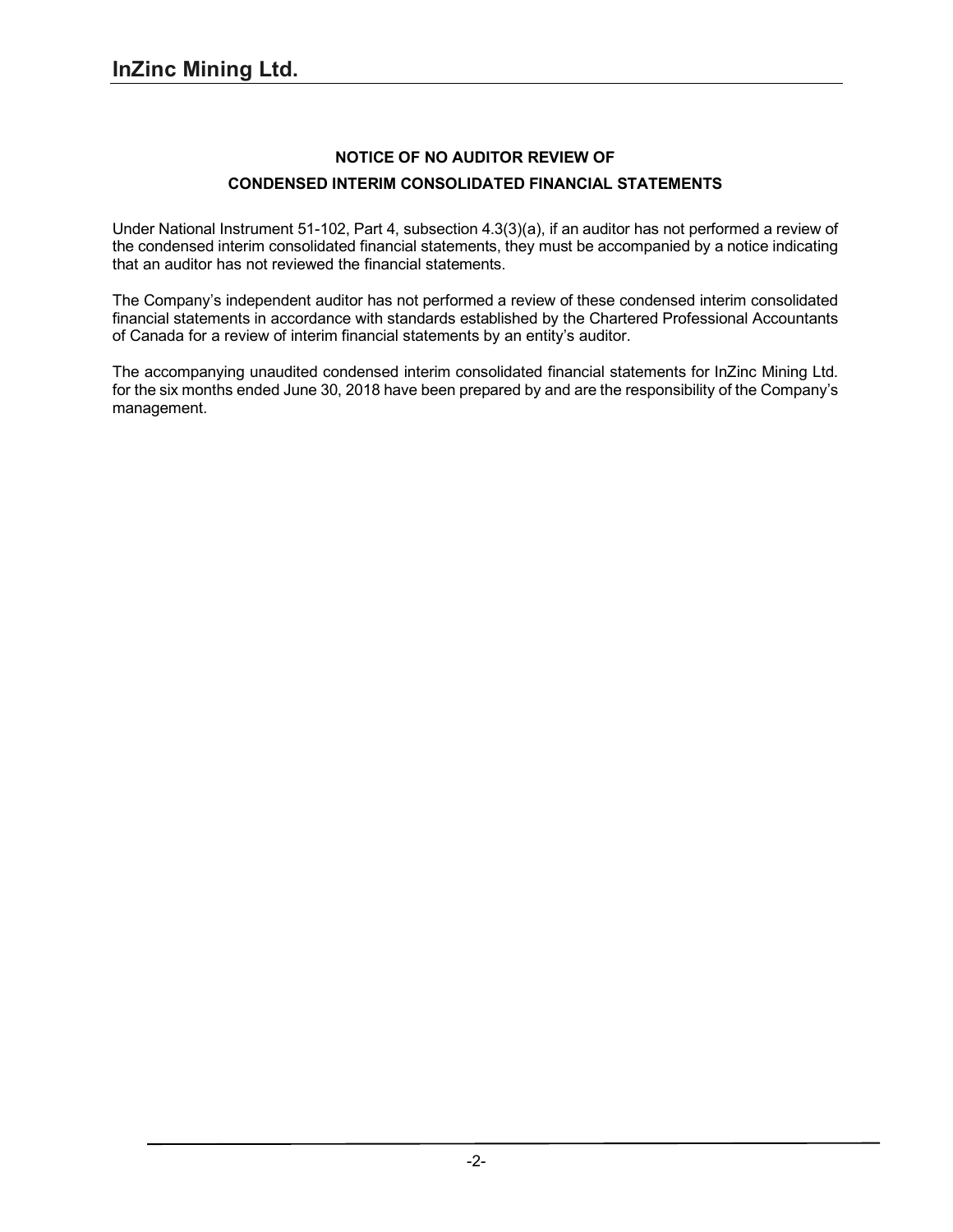|                                                   | <b>June 30,</b><br>2018 |             |    | December 31,<br>2017 |  |  |  |
|---------------------------------------------------|-------------------------|-------------|----|----------------------|--|--|--|
| <b>ASSETS</b>                                     |                         |             |    |                      |  |  |  |
| Current                                           |                         |             |    |                      |  |  |  |
| Cash (Note 4)                                     | \$                      | 1,849,787   | S. | 3,483,198            |  |  |  |
| Receivables (Note 5)                              |                         | 18,554      |    | 13,354               |  |  |  |
| Prepaids                                          |                         | 12,361      |    | 15,800               |  |  |  |
| Marketable securities (Note 6)                    |                         | 2,061       |    | 1,665                |  |  |  |
|                                                   |                         | 1,882,763   |    | 3,514,017            |  |  |  |
| Advances (Note 7)                                 |                         | 12,458      |    |                      |  |  |  |
| Reclamation deposits (Note 7)                     |                         | 164,521     |    | 119,048              |  |  |  |
| Exploration and evaluation assets (Note 7)        |                         | 7,499,934   |    | 5,880,009            |  |  |  |
|                                                   | \$                      | 9,559,676   |    | \$9,513,074          |  |  |  |
| <b>LIABILITIES</b>                                |                         |             |    |                      |  |  |  |
| Current                                           |                         |             |    |                      |  |  |  |
| Accounts payable and accrued liabilities (Note 8) | \$                      | 362,885     | \$ | 187,078              |  |  |  |
| <b>SHAREHOLDERS' EQUITY</b>                       |                         |             |    |                      |  |  |  |
| Share capital (Note 9)                            |                         | 17,348,969  |    | 17,323,349           |  |  |  |
| Reserves - share-based (Note 9)                   |                         | 730,005     |    | 622,368              |  |  |  |
| Reserves - accumulated other comprehensive loss   |                         | (228)       |    | (624)                |  |  |  |
| Deficit                                           |                         | (8,881,955) |    | (8,619,097)          |  |  |  |
|                                                   |                         | 9,196,791   |    | 9,325,996            |  |  |  |
|                                                   | S                       | 9,559,676   | \$ | 9,513,074            |  |  |  |

#### **CONDENSED INTERIM CONSOLIDATED STATEMENTS OF FINANCIAL POSITION** (Unaudited - Expressed in Canadian Dollars)

Approved on behalf of the Board:

*Nature of operations and going concern (Note 1)*

*"Wayne Hubert" "John Murphy"*

Wayne Hubert, Director **John Murphy, Director**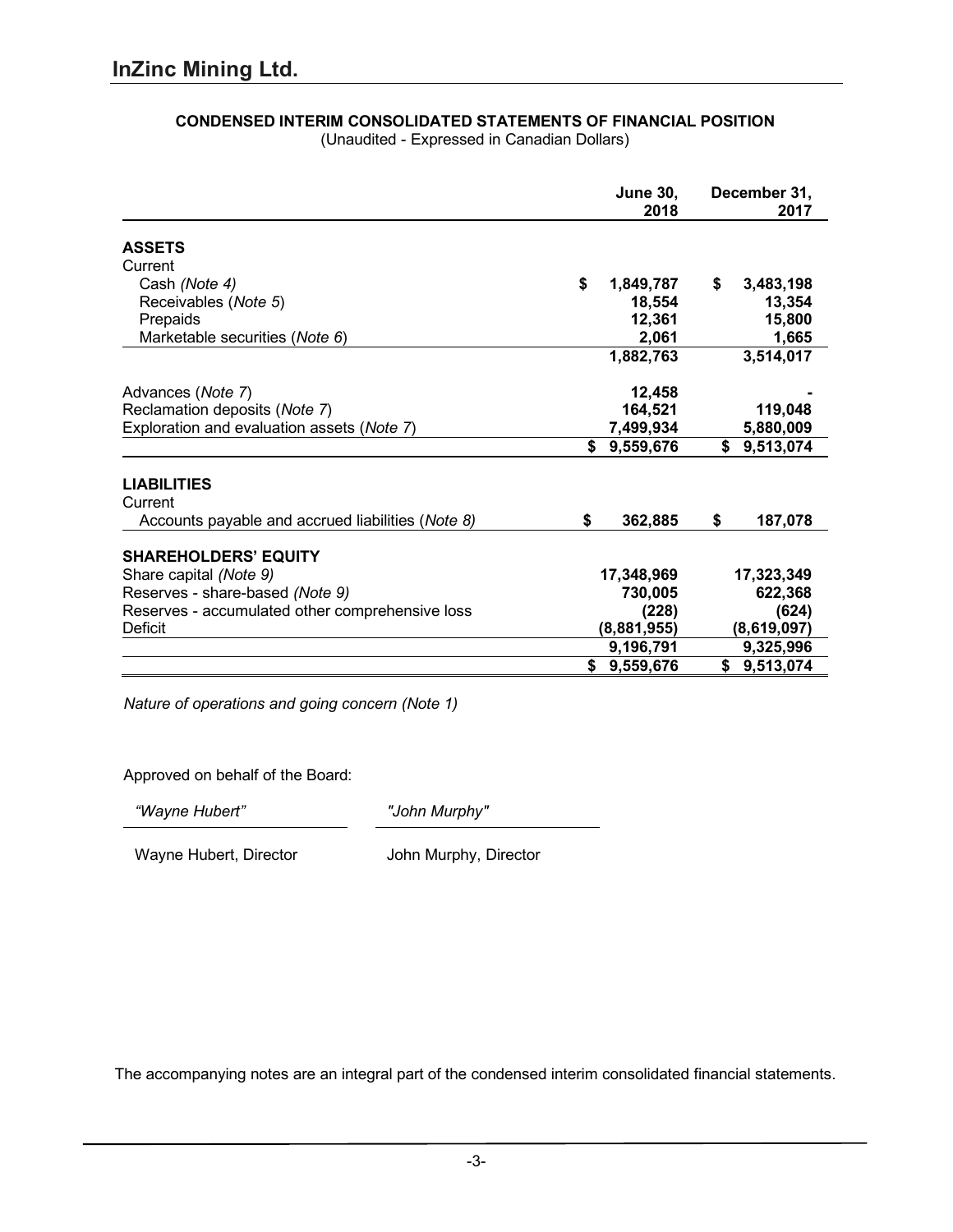# **CONDENSED INTERIM CONSOLIDATED STATEMENTS OF LOSS AND COMPREHENSIVE LOSS**

|                                                 | For the three months ended |                 | For the six months ended |            |    |                 |      |                 |
|-------------------------------------------------|----------------------------|-----------------|--------------------------|------------|----|-----------------|------|-----------------|
|                                                 |                            | <b>June 30,</b> |                          | June 30,   |    | <b>June 30,</b> |      | <b>June 30,</b> |
|                                                 |                            | 2018            |                          | 2017       |    | 2018            |      | 2017            |
|                                                 |                            |                 |                          |            |    |                 |      |                 |
| <b>EXPENSES</b>                                 |                            |                 |                          |            |    |                 |      |                 |
| Communication and investor relations            | \$                         | 8,526           | S.                       | 6,968      | \$ | 14,452          | - \$ | 35,521          |
| Filing and regulatory                           |                            | 7,340           |                          | 7,622      |    | 11,369          |      | 13,653          |
| Foreign exchange loss (gain)                    |                            | (19, 560)       |                          | 5,589      |    | (18, 841)       |      | 6,770           |
| Office and miscellaneous (Note 10)              |                            | 23,502          |                          | 18,449     |    | 59,919          |      | 44,295          |
| Professional fees (Note 10)                     |                            | 24,056          |                          | 25,454     |    | 42,866          |      | 38,365          |
| Property investigation costs                    |                            | 11,022          |                          |            |    | 33,365          |      |                 |
| Rent (Note 10)                                  |                            | 2,250           |                          | 2,250      |    | 4,500           |      | 4,500           |
| Share-based compensation (Notes 9 and 10)       |                            | 55,034          |                          | 161,400    |    | 107,637         |      | 182,036         |
| Travel                                          |                            | 5,932           |                          | 2,376      |    | 7,591           |      | 21,427          |
|                                                 |                            | (118, 102)      |                          | (230, 108) |    | (262, 858)      |      | (346, 567)      |
|                                                 |                            |                 |                          |            |    |                 |      |                 |
| Interest income                                 |                            |                 |                          | 481        |    |                 |      | 1,126           |
|                                                 |                            |                 |                          |            |    |                 |      |                 |
| Loss for the period                             |                            | (118, 102)      |                          | (229, 627) |    | (262, 858)      |      | (345, 441)      |
| Unrealized gain (loss) on marketable securities |                            | 1,062           |                          | (188)      |    | 396             |      | (354)           |
|                                                 |                            |                 |                          |            |    |                 |      |                 |
| Loss and comprehensive loss for the period      | \$                         | (117, 040)      | \$                       | (229, 815) | \$ | (262, 462)      | S    | (345, 795)      |
| Basic and diluted loss per common share         | \$                         | (0.00)          | \$                       | (0.00)     | \$ | (0.00)          | \$   | (0.00)          |
|                                                 |                            |                 |                          |            |    |                 |      |                 |
| Weighted average shares outstanding             |                            | 108,885,419     |                          | 73,355,419 |    | 108,802,546     |      | 72,763,111      |

(Unaudited - Expressed in Canadian Dollars)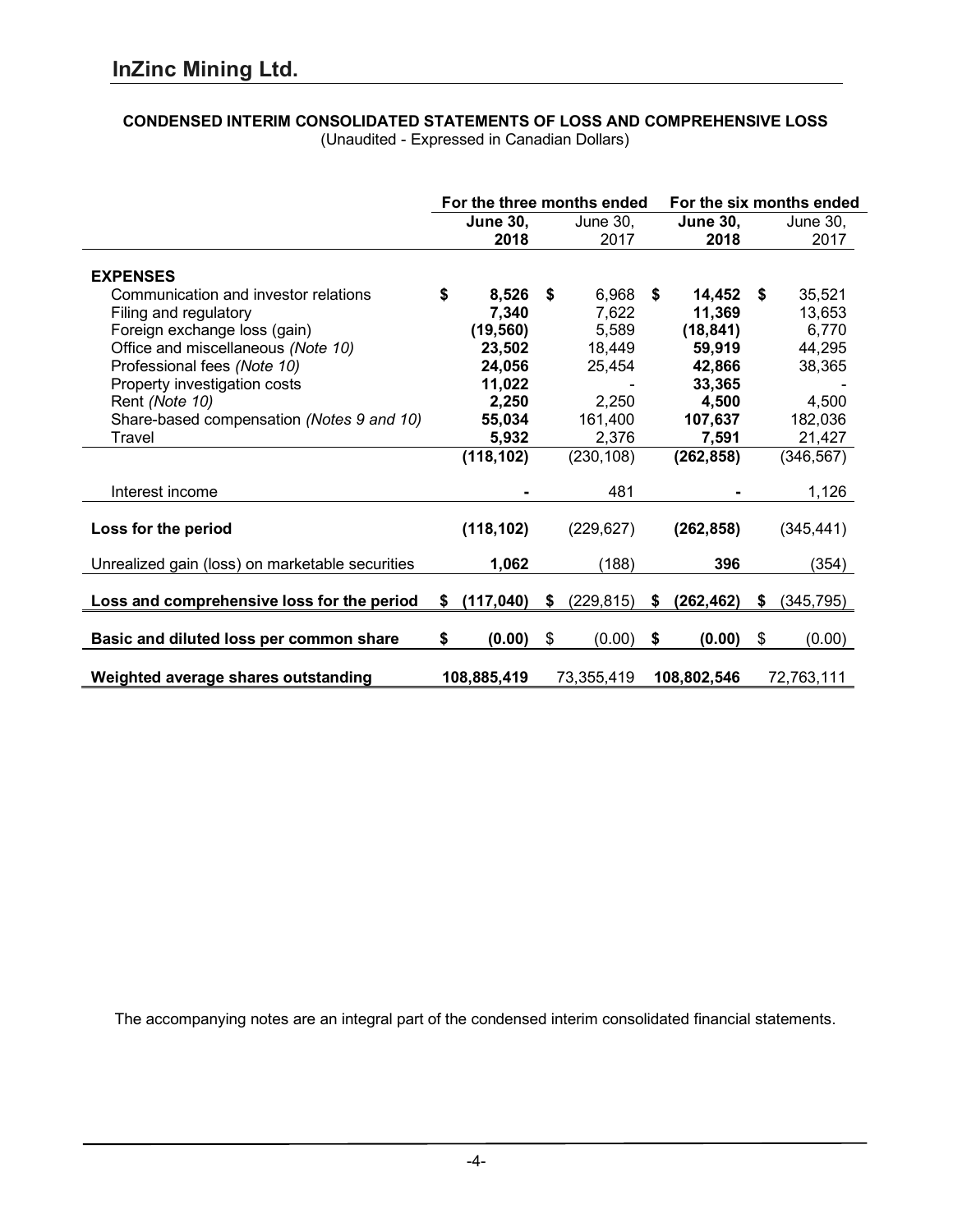## **CONDENSED INTERIM CONSOLIDATED STATEMENTS OF CHANGES IN SHAREHOLDERS'**

**EQUITY**

(Unaudited - Expressed in Canadian Dollars)

|                                  |               |                |                 | <b>Reserves -</b><br><b>Accumulated</b> |                  |              |
|----------------------------------|---------------|----------------|-----------------|-----------------------------------------|------------------|--------------|
|                                  |               |                | <b>Reserves</b> | <b>Other</b>                            |                  |              |
|                                  | <b>Shares</b> | <b>Share</b>   | - Share-        | Comprehensive                           |                  |              |
|                                  | <b>Issued</b> | <b>Capital</b> | based           | Loss                                    | <b>Deficit</b>   | <b>Total</b> |
| <b>Balance December 31, 2016</b> | 72,655,419    | \$14,033,941   | \$374,353       | \$<br>(415)                             | \$ (8, 126, 512) | \$6,281,367  |
| Shares issued for exploration    |               |                |                 |                                         |                  |              |
| and evaluation assets            | 200,000       | 48,000         |                 |                                         |                  | 48,000       |
| Options exercised                | 500,000       | 90,000         | (40,000)        |                                         |                  | 50,000       |
| Share-based compensation         |               |                | 182,036         |                                         |                  | 182,036      |
| Unrealized loss on               |               |                |                 |                                         |                  |              |
| marketable securities            |               |                |                 | (354)                                   |                  | (354)        |
| Loss for the period              |               |                |                 |                                         | (345, 441)       | (345,441)    |
| Balance June 30, 2017            | 73,355,419    | \$14,171,941   | \$516,389       | \$<br>(769)                             | \$ (8,471,953)   | \$6,215,608  |
|                                  |               |                |                 |                                         |                  |              |
| <b>Balance December 31, 2017</b> | 108,685,419   | \$17,323,349   | \$622,368       | \$<br>(624)                             | \$ (8,619,097)   | \$9,325,996  |
| Shares issued for exploration    |               |                |                 |                                         |                  |              |
| and evaluation assets            | 200,000       | 29,000         |                 |                                         |                  | 29,000       |
| Share issue costs                |               | (3,380)        |                 |                                         |                  | (3,380)      |
| Share-based compensation         |               |                | 107,637         |                                         |                  | 107,637      |
| Unrealized gain on               |               |                |                 |                                         |                  |              |
| marketable securities            |               |                |                 | 396                                     |                  | 396          |
| Loss for the period              |               |                |                 |                                         | (262, 858)       | (262, 858)   |
| Balance June 30, 2018            | 108,885,419   | \$17,348,969   | \$730,005       | \$<br>(228)                             | \$ (8,881,955)   | \$9,196,791  |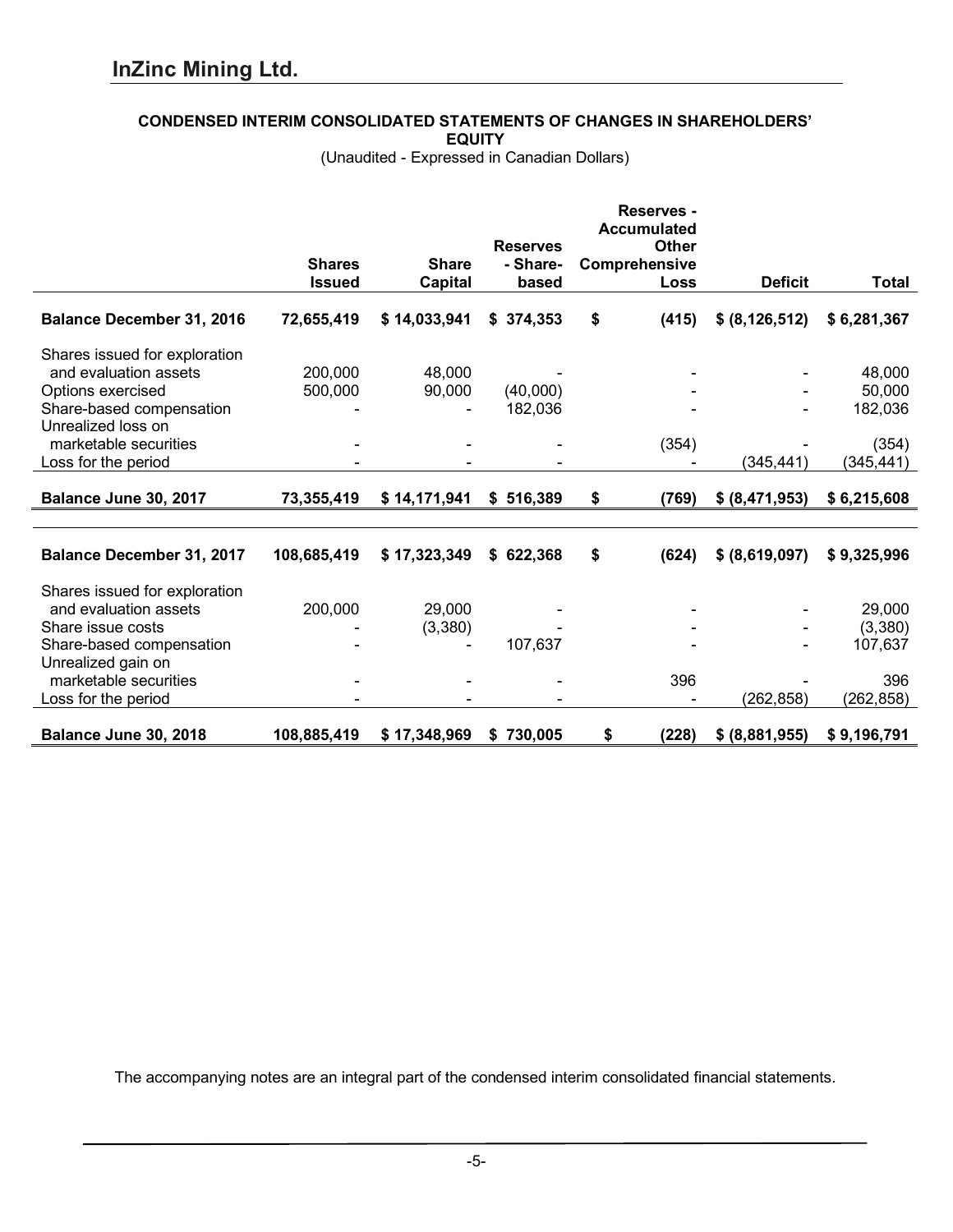## **CONDENSED INTERIM CONSOLIDATED STATEMENTS OF CASH FLOWS**

(Unaudited - Expressed in Canadian Dollars)

|                                                 | For the six months ended |               |    |            |  |
|-------------------------------------------------|--------------------------|---------------|----|------------|--|
|                                                 | June 30, 2018            | June 30, 2017 |    |            |  |
| <b>OPERATING ACTIVITIES</b>                     |                          |               |    |            |  |
| Loss for the period                             | \$                       | (262, 858)    | \$ | (345, 441) |  |
| Items not involving cash:                       |                          |               |    |            |  |
| Share-based compensation                        |                          | 107,637       |    | 182,036    |  |
| Unrealized foreign exchange loss (gain) on      |                          |               |    |            |  |
| reclamation deposit                             |                          | (5, 473)      |    | 4,268      |  |
| Change in operating assets and liabilities:     |                          |               |    |            |  |
| Decrease (increase) in receivables              |                          | (5, 200)      |    | 29,963     |  |
| Decrease in prepaids                            |                          | 3,439         |    | 105        |  |
| Increase in accounts payable and                |                          |               |    |            |  |
| accrued liabilities                             |                          | (161, 279)    |    | (27, 394)  |  |
| Cash used in operating activities               |                          | (323, 734)    |    | (156,463)  |  |
|                                                 |                          |               |    |            |  |
| <b>FINANCING ACTIVITIES</b>                     |                          |               |    |            |  |
| Proceeds from option exercise                   |                          |               |    | 50,000     |  |
| Share issue costs                               |                          | (3, 380)      |    |            |  |
| Cash provided by (used in) financing activities |                          | (3, 380)      |    | 50,000     |  |
|                                                 |                          |               |    |            |  |
| <b>INVESTING ACTIVITIES</b>                     |                          |               |    |            |  |
| Exploration and evaluation assets               |                          | (1, 253, 839) |    | (74, 669)  |  |
| Advances                                        |                          | (12, 458)     |    |            |  |
| <b>Reclamation deposits</b>                     |                          | (40,000)      |    |            |  |
| <b>Cash used in investing activities</b>        |                          | (1, 306, 297) |    | (74, 669)  |  |
|                                                 |                          |               |    |            |  |
| Change in cash during the period                |                          | (1,633,411)   |    | (181, 132) |  |
| Cash, beginning of period                       |                          | 3,483,198     |    | 482,729    |  |
|                                                 |                          |               |    |            |  |
| Cash, end of period                             | \$                       | 1,849,787     | \$ | 301,597    |  |

*Supplemental disclosure with respect to cash flows (Note 11)*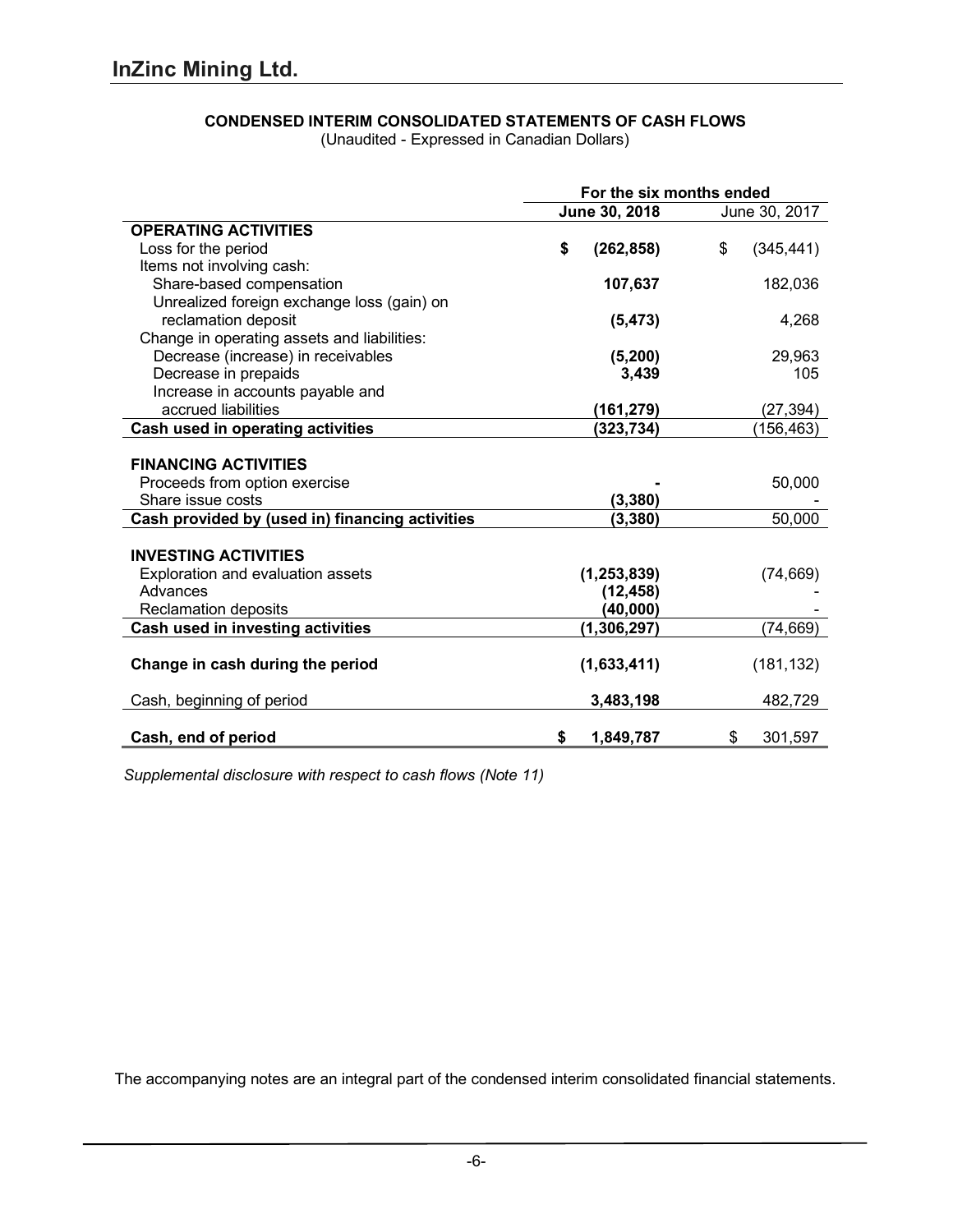## **1. NATURE OF OPERATIONS AND GOING CONCERN**

InZinc Mining Ltd. (the "Company") was incorporated on October 24, 1997 under the laws of British Columbia and was continued under the Canada Business Corporations Act in June 2002. The Company's head office is at 912 - 1112 West Pender Street, P.O. Box 48268, Station Bentall Centre, Vancouver, BC, V7X 1A2. The Company's registered and records office is at Suite 2300, Bentall 5, 550 Burrard Street, Box 30, Vancouver, BC, V6C 2B5. The Company is listed on the TSX Venture Exchange ("TSX-V") under the trading symbol IZN.

The Company's principal business activities include the acquisition and exploration of mineral exploration and evaluation assets in the United States and Canada. The Company has not yet determined whether its exploration and evaluation assets contain ore reserves that are economically recoverable. The recoverability of the amounts shown for exploration and evaluation assets are dependent upon the existence of economically recoverable reserves, the ability of the Company to obtain necessary financing to complete the development of those reserves and upon future profitable production. To date, the Company has not earned any revenues and is considered to be in the exploration stage.

These condensed interim consolidated financial statements have been prepared assuming the Company will continue on a going-concern basis. The Company has incurred losses since its inception and the ability of the Company to continue as a going-concern depends upon its ability to raise adequate financing and to develop profitable operations. These condensed interim consolidated financial statements do not include adjustments to amounts and classifications of assets and liabilities that might be necessary should the Company be unable to continue operations.

The continuance of the Company's operations is dependent on obtaining sufficient additional financing in order to realize the recoverability of the Company's investments in exploration and evaluation assets which is dependent upon the existence of economically recoverable reserves and market prices for the underlying minerals. Management closely monitors metal commodity prices, individual equity movements and the stock market to determine the appropriate course of action to be taken by the Company if favourable or adverse market conditions occur. Management estimates it has sufficient funds to operate for the upcoming twelve months.

## **2. BASIS OF PRESENTATION**

#### **Statement of compliance**

These condensed interim consolidated financial statements, including comparatives, have been prepared in accordance with IAS 34, Interim Financial Reporting, as issued by the International Accounting Standards Board ("IASB") and the interpretations of the IFRS Interpretations committee ("IFRIC"s). They do not include all disclosures required by International Financial Reporting Standards ("IFRS") for annual financial statements, and, therefore, should be read in conjunction with the Company's audited consolidated financial statements for the year ended December 31, 2017, prepared in accordance with IFRS as issued by the IASB.

These condensed interim consolidated financial statements were authorized for issue by the Audit Committee and Board of Directors on August 29, 2018.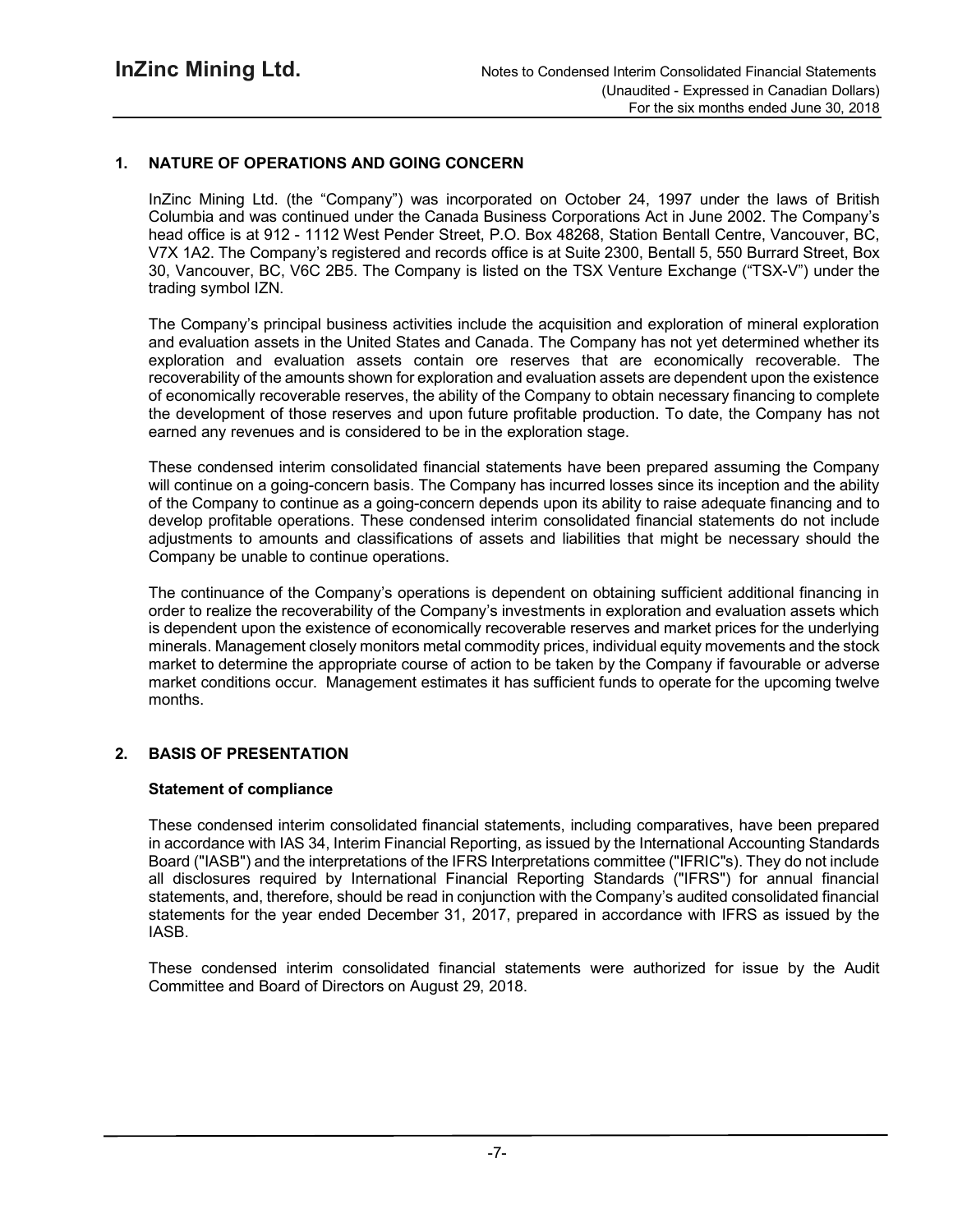## **2. BASIS OF PRESENTATION (continued)**

## **Basis of presentation**

These condensed interim consolidated financial statements have been prepared on a historical cost basis except for certain non-current assets and financial instruments, which are measured at fair value. In addition, these condensed interim consolidated financial statements have been prepared using the accrual basis of accounting, except for cash flow information.

#### **Functional and presentation currency**

These condensed interim consolidated financial statements are presented in Canadian dollars, unless otherwise noted, which is the functional currency of the parent and of its subsidiary.

#### **Basis of consolidation**

These condensed interim consolidated financial statements of the Company include the accounts of the Company and its wholly-owned subsidiary, N.P.R. (US) Inc., a Nevada corporation, the principal activity of which is exploration in the United States. Control exists when the Company has the power, directly or indirectly, to govern the financial and operating policies of an entity so as to obtain benefits from its activities. All inter-company transactions and balances have been eliminated upon consolidation.

#### **Significant estimates**

The preparation of these condensed interim consolidated financial statements in conformity with IFRS requires management to make certain estimates, judgments and assumptions that affect the reported amounts of assets and liabilities at the date of the consolidated financial statements and the reported expenses during the period.

Although management uses historical experience and its best knowledge of the amount, events or actions to form the basis for judgments and estimates, actual results may differ from these estimates.

Estimates are made when applying accounting policies. The critical estimates that have the most significant effects on the amounts recognized in the consolidated financial statements are as follows:

#### Economic recoverability and probability of future economic benefits of exploration and evaluation assets

Management has determined that exploration, evaluation, and related costs incurred which were capitalized may have future economic benefits and may be economically recoverable. Management uses several criteria in its assessments of economic recoverability and probability of future economic benefits including, geologic and other technical information, a history of conversion of mineral deposits with similar characteristics to its own properties to proven and probable mineral reserves, the quality and capacity of existing infrastructure facilities, evaluation of permitting and environmental issues and local support for the project.

#### Valuation of share-based compensation

The Company uses the Black-Scholes Option Pricing Model for valuation of share-based compensation. Option pricing models require the input of subjective assumptions including expected price volatility, interest rate, and forfeiture rate. Changes in the input assumptions can materially affect the fair value estimate and the Company's earnings and equity reserves.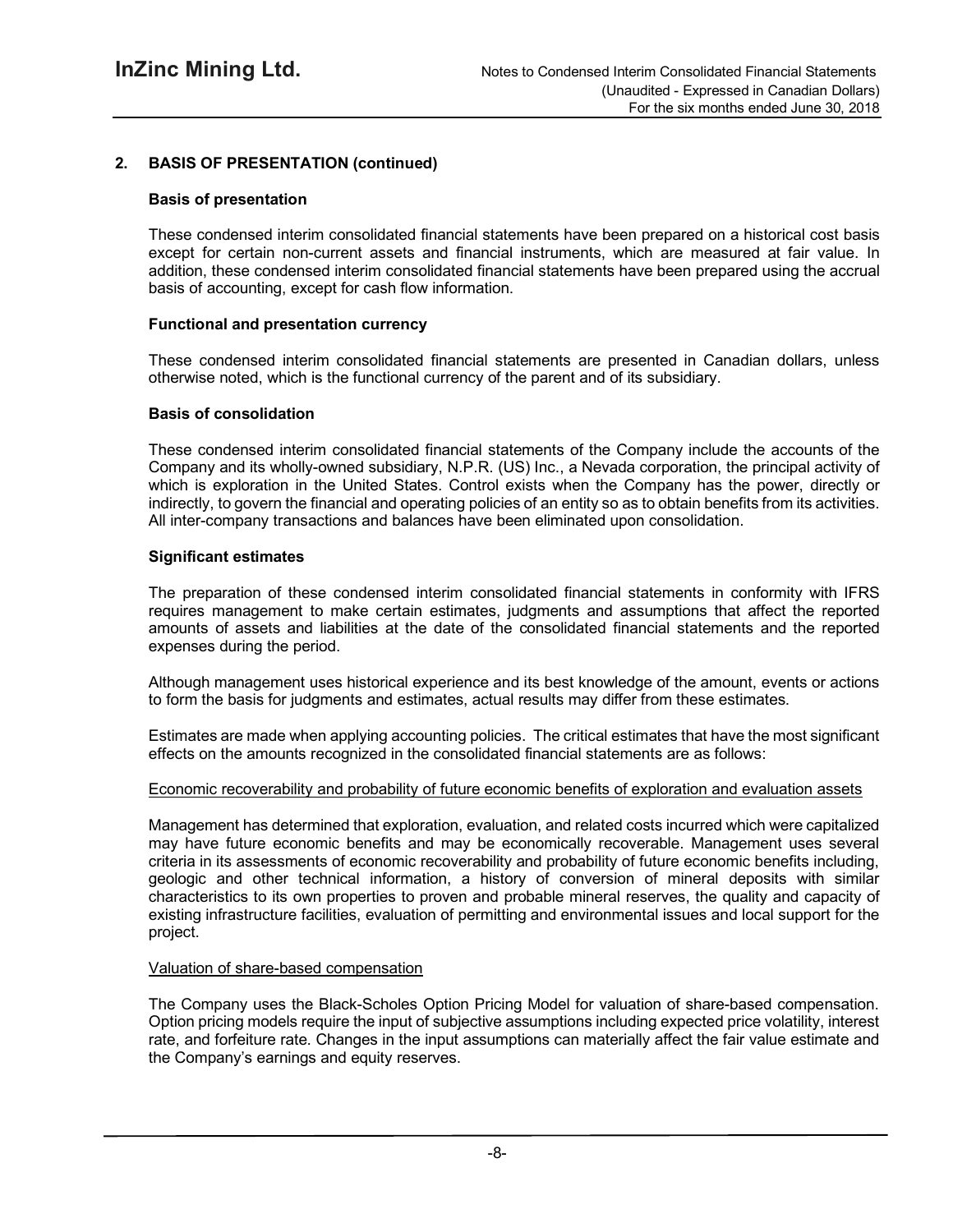## **2. BASIS OF PRESENTATION (continued)**

## **Significant estimates (continued)**

#### Income taxes

In assessing the probability of realizing deferred tax assets, management makes estimates related to expectation of future taxable income, applicable tax opportunities, expected timing of reversals of existing temporary differences and the likelihood that tax positions taken will be sustained upon examination by applicable tax authorities. In making its assessments, management gives additional weight to positive and negative evidence that can be objectively verified.

## **Significant judgement**

Information about critical judgments in applying accounting policies that have the most significant effect on the amounts recognized in these consolidated financial statements are, but are not limited to, as follows:

#### Determination of functional currency

The Company determines the functional currency through an analysis of several indicators such as expenses and cash flow, financing activities, retention of operating cash flows, and frequency of transactions with the reporting entity.

## **3. SIGNIFICANT ACCOUNTING POLICIES**

There have been no significant changes to the Company's significant accounting policies from those disclosed in the consolidated financial statements for the year ended December 31, 2017, except as noted below.

#### **New accounting policies adopted**

## IFRS 9, "Financial Instruments"

Effective January 1, 2018, the Company retrospectively adopted IFRS 9, "Financial Instruments". IFRS 9 sets out requirements for recognizing and measuring financial assets, financial liabilities and some contracts to buy or sell non-financial items. This standard replaces IAS 39, "Financial Instruments: Recognition and Measurement". Prior periods were not restated and there was no material impact to the Company's condensed interim consolidated financial statements as a result of transitioning to IFRS 9.

The adoption of IFRS 9 has not had a significant effect on the Company's accounting policies related to financial liabilities and financial assets. The impact of IFRS 9 on the classification and measurement of financial assets and financial liabilities is set out below.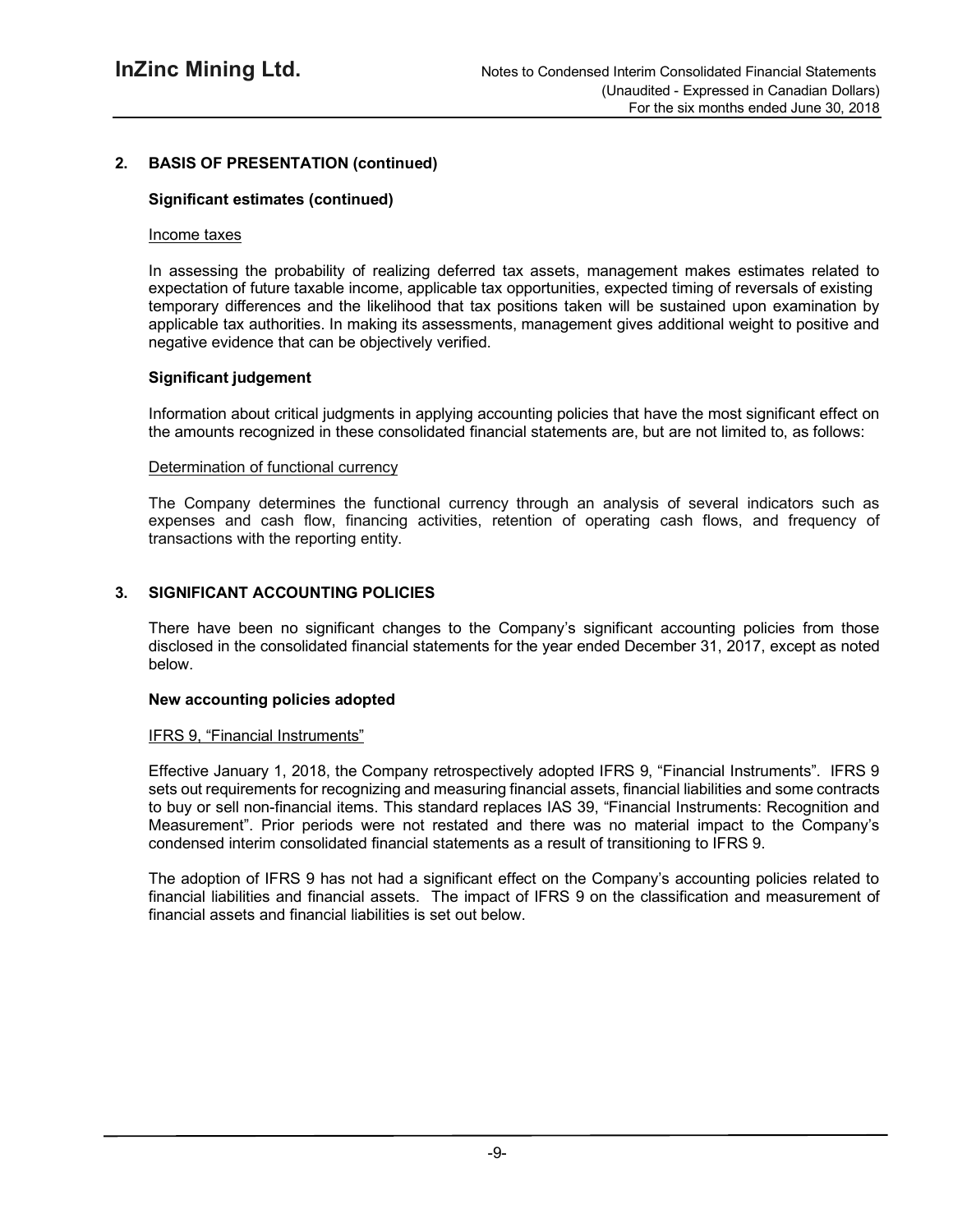## **3. SIGNIFICANT ACCOUNTING POLICIES (continued)**

## **New accounting policies adopted (continued)**

## IFRS 9, "Financial Instruments" (continued)

## *Classification and measurement of financial assets and liabilities*

Under IFRS 9, financial assets, on initial recognition, are recognized at fair value and subsequently classified and measured at: amortized cost; fair value through other comprehensive income ("FVOCI") or fair value through profit or loss ("FVTPL"). IFRS 9 eliminates the previous IAS 39 categories for financial assets of held to maturity, loans and receivables and available for sale. The classification of financial assets depends on the purpose for which the financial assets were acquired. The Company's financial assets which consist of cash, receivables, advances, and reclamation deposit are classified as amortized cost. Financial assets are classified as current assets or non-current assets based on their maturity date. Cash has changed classification from FVTPL to amortized cost. The carrying value is equal to its fair value given the short-term nature of the asset, therefore, there is no change in the carrying value as a result of the change in classification. Marketable securities are classified as FVOCI.

Most of the requirements in IAS 39 for classification and measurement of financial liabilities were carried forward in IFRS 9, and, as such, the Company's accounting policy with respect to financial liabilities is substantially unchanged. The Company's financial liabilities which consist of accounts payable and accrued liabilities are classified as amortized cost.

#### *Impairment of financial assets*

An expected credit loss ("ECL") model applies to financial assets measured at amortized cost, contract assets and debt investments at FVOCI, but not to investments in equity instruments. The ECL model requires a loss allowance to be recognized based on expected credit losses. The estimated present value of future cash flows associated with the asset is determined and an impairment loss is recognized for the difference between this amount and the carrying amount as follows: the carrying amount of the asset is reduced to estimated present value of the future cash flows associated with the asset, discounted at the financial asset's original effective interest rate, either directly or through the use of an allowance account and the resulting loss is recognized in the statement of income (loss) for the period. In a subsequent period, if the amount of the impairment loss related to financial assets measured at amortized cost decreases, the previously recognized impairment loss is reversed through the statement of income (loss) to the extent that the carrying amount of the investment at the date the impairment is reversed does not exceed what the amortized cost would have been had the impairment not been recognized.

The Company's financial assets measured at amortized cost are subject to the ECL model. The adoption of the ECL impairment model had a negligible impact on the carrying amounts of the Company's financial assets given the nature of the items and that receivables are substantially all current and there is a minimal level of default.

## IFRS 15, "Revenue from Contracts with Customers"

IFRS 15 establishes principles that an entity shall apply to report useful information to users of financial statements about the nature, amount, timing and uncertainty of revenue and cash flows arising from a contract with a customer. There was no impact on the condensed interim consolidated financial statements as a result of adopting this standard.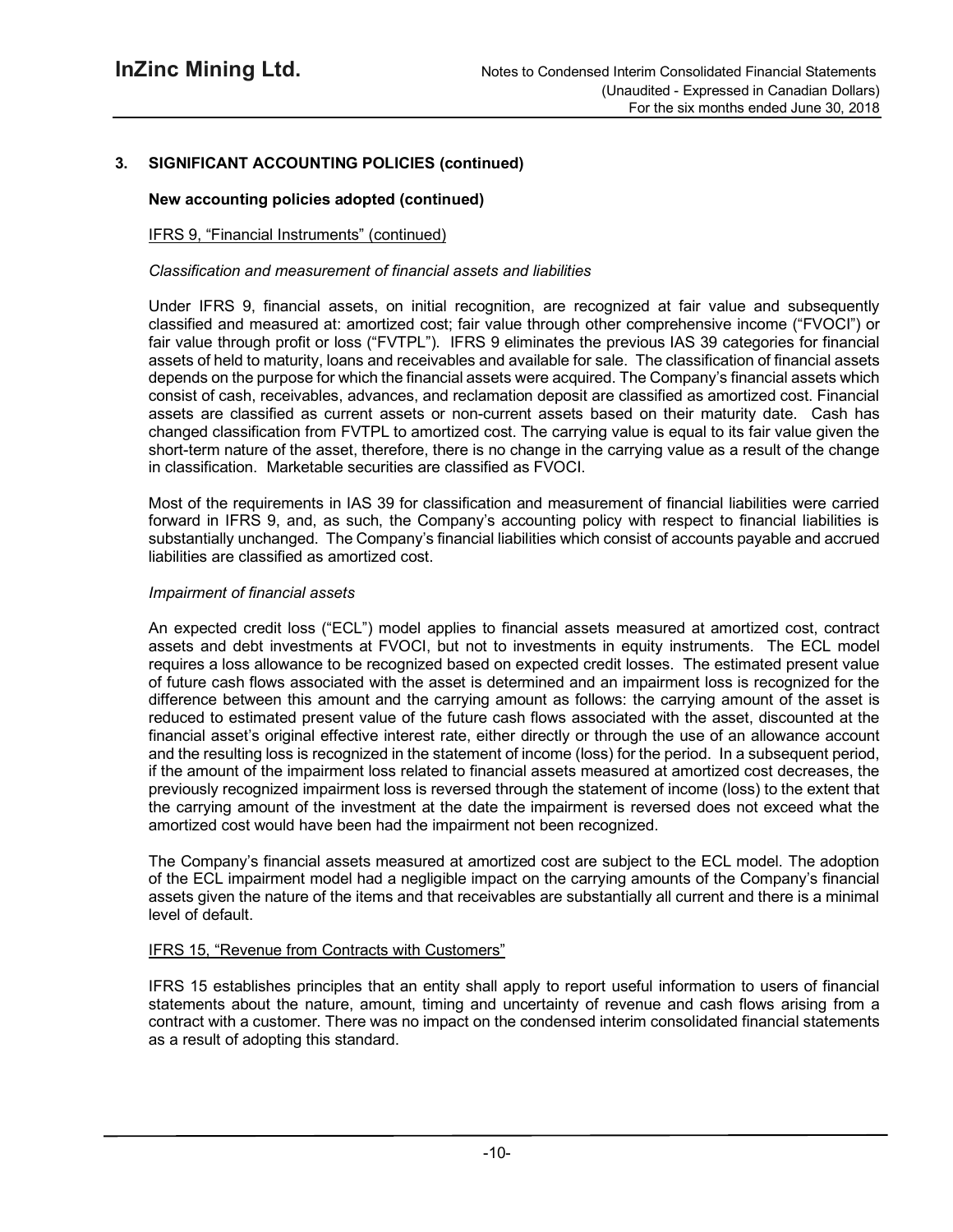## **3. SIGNIFICANT ACCOUNTING POLICIES (continued)**

#### **New and amended IFRS pronouncements**

The following new standards, amendments to standards and interpretations applicable to the Company are not yet effective and have not been applied in preparing these condensed interim consolidated financial statements.

#### IFRS 16, "Leases"

IFRS 16, "Leases" replaces IAS 17, "Leases". The new standard requires lessees to recognize a lease liability reflecting future lease payments and a "right-of-use asset" for virtually all lease contracts, and to record it on the statement of financial position, except with respect to lease contracts that meet limited exception criteria. The standard is effective for annual periods beginning on or after January 1, 2019, with earlier application permitted. The Company does not intend to early adopt IFRS 16.

## **4. CASH**

Cash is comprised as follows:

|                                         | <b>June 30, 2018</b> | <b>December 31, 2017</b> |
|-----------------------------------------|----------------------|--------------------------|
| Cash in Canadian financial institutions | 1.826.730            | 3.482.798                |
| Cash in US financial institutions       | 23.057               | 400                      |
| Total cash                              | 1.849.787            | 3.483.198                |

## **5. RECEIVABLES**

Receivables are comprised as follows:

|                       | June 30, 2018 | <b>December 31, 2017</b> |
|-----------------------|---------------|--------------------------|
| <b>GST</b> receivable | 12.443        | 8.023                    |
| Other receivables     | 6.111         | 5.33 <sup>4</sup>        |
|                       | 18.554        | 13.354                   |

## **6. MARKETABLE SECURITIES**

As at June 30, 2018 the fair market value of the securities held was \$2,061 (December 31, 2017 - \$1,665).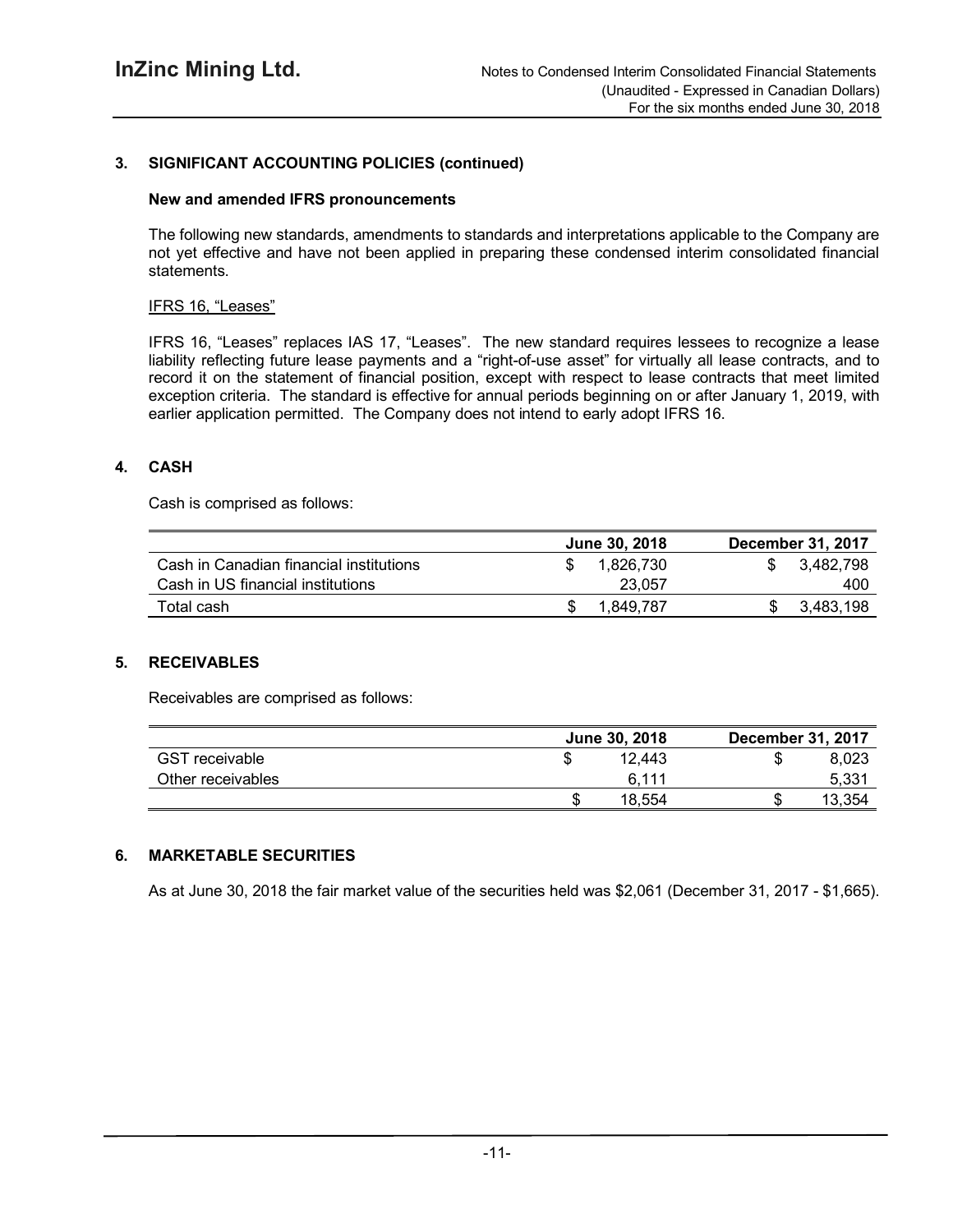## **7. EXPLORATION AND EVALUATION ASSETS**

Title to exploration and evaluation assets involves inherent risks due to difficulties of determining the validity of certain mineral claims and leases as well as the potential for problems arising from the frequently ambiguous conveyancing history characteristic of many exploration and evaluation assets. The Company has investigated the titles to its exploration and evaluation assets and, to the best of its knowledge, the titles are in good standing.

#### **West Desert Property**

The Company holds a 100% interest in various mining claims and a mineral lease referred to as the West Desert property ("West Desert"), located in Utah, USA. The property is subject to a 1.5% net smelter returns royalty ("NSR") and a future cash payment of \$1,000,000, upon the completion of a financing necessary to bring West Desert into production.

#### **PX Property**

The Company holds a 100% interest in various mining claims referred to as the PX property ("PX"), located in Utah, USA.

#### **Indy Property**

On October 18, 2016, the Company entered into an option agreement with Pac Shield Resources Inc. ("PSR"), a private British Columbia company, to acquire a 100% interest in and to certain mineral claims located in the central British Columbia referred to as the Indy Property ("Indy").

To acquire Indy, the Company must make cash payments totaling \$305,000, issue a total of 2,100,000 common shares, and complete work commitments of \$2,600,000, as follows:

|                              |   | <b>Acquisition</b><br>in cash | <b>Acquisition</b><br>in shares | Work<br>commitments |
|------------------------------|---|-------------------------------|---------------------------------|---------------------|
| March 24, 2017 (completed)   | Φ |                               | 200,000                         |                     |
| April 4, 2017 (completed)    |   | 30,000                        |                                 |                     |
| January 29, 2018 (completed) |   | 25,000                        | 200,000                         | 75,000              |
| January 29, 2019             |   | 25,000                        | 300,000                         | 200,000             |
| January 29, 2020             |   | 25,000                        | 400,000                         | 325,000             |
| January 29, 2021             |   | 75,000                        | 500,000                         | 750,000             |
| January 29, 2022             |   | 125,000                       | 500,000                         | 1,250,000           |
|                              |   | 305,000                       | 2,100,000                       | \$2,600,000         |

In addition, a \$500,000 cash payment and the issuance of 500,000 shares of the Company will be made to PSR if the Company files a technical report establishing a 500,000,000 pound zinc resource on the property. A further \$500,000 cash payment will be made to PSR should the Company file a technical report establishing a 750,000,000 pound zinc resource on the property.

The property is subject to a 1.0% NSR held by PSR (the "PSR NSR") and a 1.5% NSR held by Kerry Curtis, non-executive Chairman of the Board and a director of the Company, and a director and the controlling shareholder of PSR. On exercise of the option and prior to completion of a feasibility study on the property, the Company has the right to purchase the PSR NSR for \$1,500,000.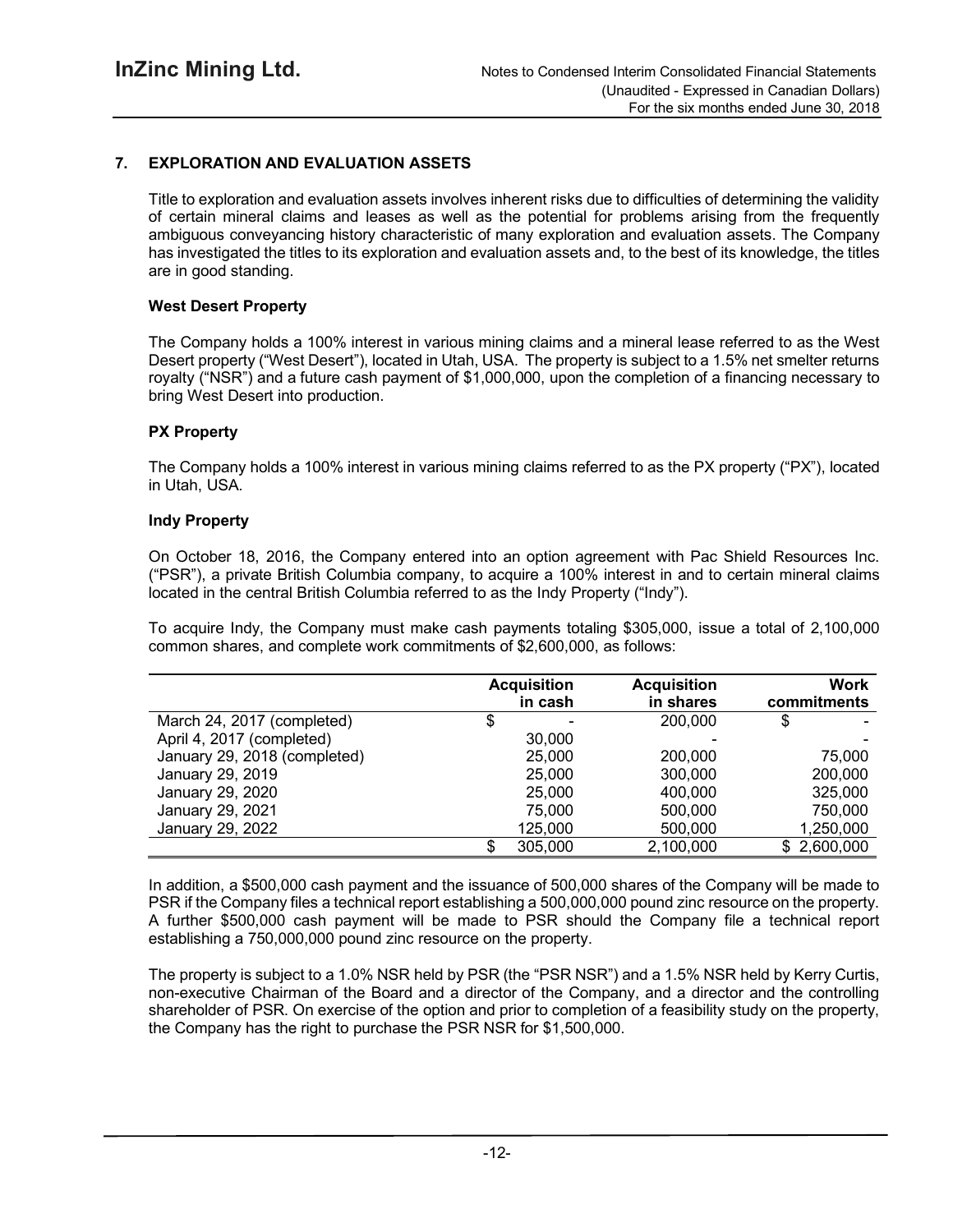## **7. EXPLORATION AND EVALUATION ASSETS (continued)**

The following table represents expenditures incurred on the exploration and evaluation assets during the six months ended June 30, 2018:

|                                   | <b>West</b>   |                                |               |               |
|-----------------------------------|---------------|--------------------------------|---------------|---------------|
|                                   | <b>Desert</b> | <b>PX</b>                      | Indy          | <b>Total</b>  |
| <b>Acquisition costs</b>          |               |                                |               |               |
| Balance, December 31, 2017        | \$<br>394,127 | \$<br>$\overline{\phantom{0}}$ | \$<br>79,280  | \$<br>473,407 |
| Additions during the period:      |               |                                |               |               |
| Cash payments                     |               |                                | 25,000        | 25,000        |
| Shares issued                     |               |                                | 29,000        | 29,000        |
| Staking                           |               | 35,066                         | 944           | 36,010        |
|                                   |               | 35,066                         | 54,944        | 90,010        |
| Balance, June 30, 2018            | 394,127       | 35,066                         | 134,224       | 563,417       |
|                                   |               |                                |               |               |
| <b>Deferred exploration costs</b> |               |                                |               |               |
| Balance, December 31, 2017        | 5,330,585     |                                | 76,017        | 5,406,602     |
| Additions during the period:      |               |                                |               |               |
| Analytical                        | 29,969        |                                |               | 29,969        |
| Claim maintenance                 | 4,928         |                                |               | 4,928         |
| Communication                     | 946           |                                |               | 946           |
| Community engagement              |               |                                | 750           | 750           |
| <b>Drilling</b>                   | 1,076,726     |                                |               | 1,076,726     |
| Engineering                       | 624           |                                |               | 624           |
| Equipment and supplies            | 70,344        |                                | 2,226         | 72,570        |
| Geophysics                        | 52,412        |                                |               | 52,412        |
| Permitting                        | 295           |                                | 3,319         | 3,614         |
| Personnel                         | 198,194       | 3,840                          | 15,000        | 217,034       |
| Room and board                    | 54,138        |                                | 1,900         | 56,038        |
| Travel                            | 9,327         | 379                            | 4,598         | 14,304        |
|                                   | 1,497,903     | 4,219                          | 27,793        | 1,529,915     |
| Balance, June 30, 2018            | 6,828,488     | 4,219                          | 103,810       | 6,936,517     |
| <b>Total, June 30, 2018</b>       | \$7,222,615   | \$<br>39,285                   | \$<br>238,034 | \$7,499,934   |

#### **Advances**

.

The Company has advances of \$12,458 (December 31, 2017 - \$Nil) for future exploration costs on West Desert.

#### **Reclamation deposits**

The Company has reclamation deposits of \$124,521 (December 31, 2017- \$119,048) to cover potential disturbances on West Desert and has reclamation deposits of \$40,000 (December 31, 2017- \$Nil) to cover potential disturbances on Indy.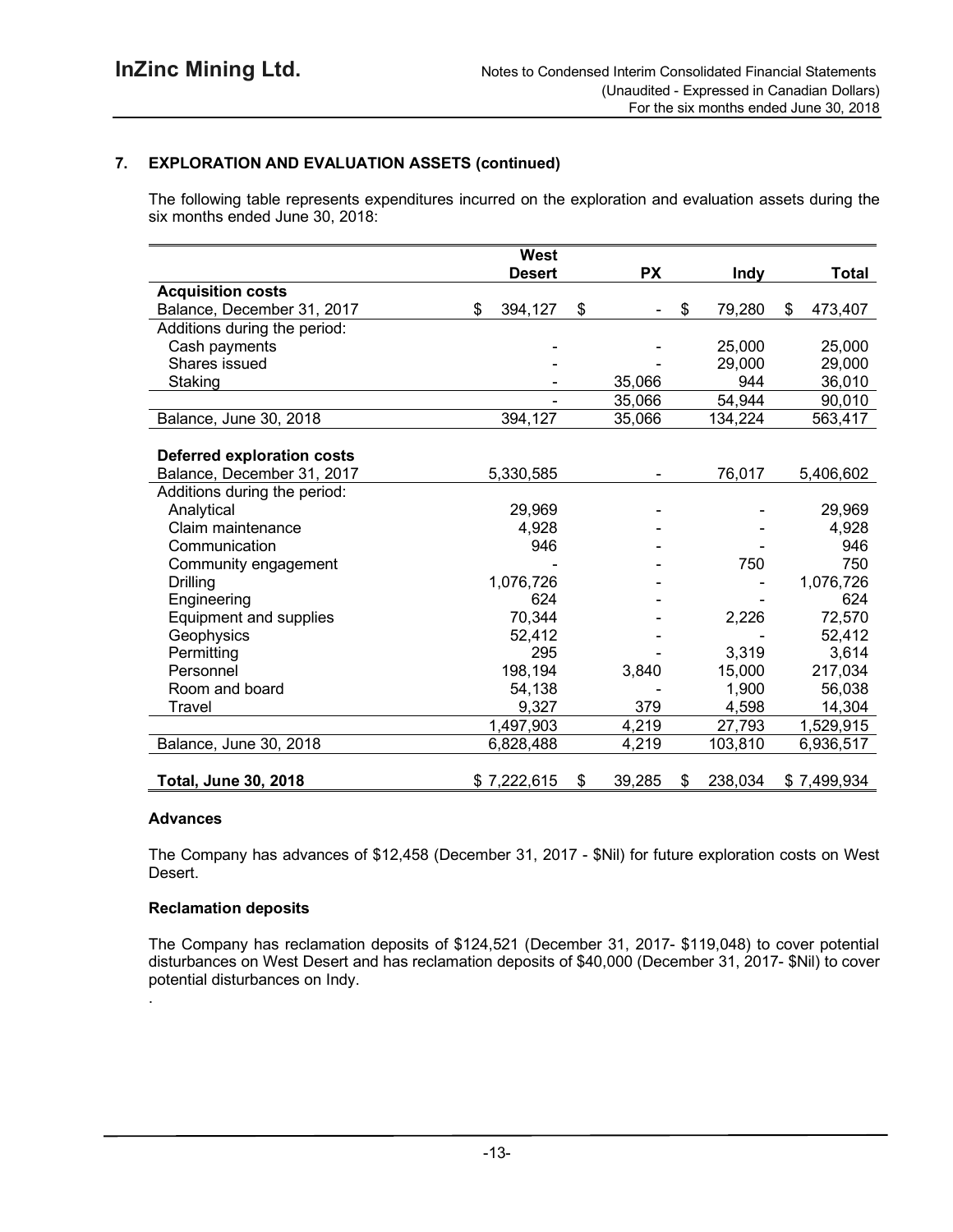## **8. ACCOUNTS PAYABLE AND ACCRUED LIABILITIES**

Accounts payable and accrued liabilities are as follows:

|                        | <b>June 30, 2018</b>     | <b>December 31, 2017</b> |
|------------------------|--------------------------|--------------------------|
| Trade payables         | 355.211                  | 131.762                  |
| Accrued liabilities    | $\overline{\phantom{0}}$ | 20,000                   |
| Due to related parties | 7.674                    | 35,316                   |
| $\tau$ otal            | 362.885<br>S             | 187,078                  |

#### **9. SHARE CAPITAL AND RESERVES**

#### **Common shares**

The Company has authorized share capital of unlimited common shares without par value.

During the six months ended June 30, 2018, the Company issued:

i. 200,000 common shares, valued at \$29,000, pursuant to the Indy option agreement (Note 7).

During the six months ended June 30, 2017, the Company issued:

- ii. 200,000 common shares, valued at \$48,000, pursuant to the Indy option agreement; and
- iii. 500,000 common shares, for proceeds of \$50,000, pursuant to the exercise of stock options.

#### **Stock options**

The Company grants stock options to employees and consultants as compensation for services, pursuant to its incentive Share Option Plan (the "Plan"). Options issued must have an exercise price greater than or equal to the "Discounted Market Price" of the Company's stock on the grant date. Options have a maximum expiry period of up to five years from the grant date and vest at such time as may be determined by the Board of Directors at the date of the grant. Options granted to consultants performing investor relations activities shall vest in stages over a 12-month period with a maximum of one-quarter of the options vesting in any three-month period. The number of options that may be issued under the Plan is limited to no more than 10% of the Company's issued and outstanding shares on the grant date.

During the six months ended June 30, 2018, the Company granted 200,000 (2017 - 1,500,000) incentive stock options to directors, officers, and consultants, with various vesting provisions. During the six months ended June 30, 2018, the Company expensed \$107,637 (2017 - \$182,036), which was recorded in sharebased compensation.

The weighted average fair value of stock options granted during the six months ended June 30, 2018 was \$0.153 (2017 - \$0.097) per option.

The fair value of stock options granted was estimated using the Black-Scholes option pricing model with weighted average assumptions as follows:

|                            | Six months ended<br>June 30, 2018 | <b>Six months ended</b><br>June 30, 2017 |
|----------------------------|-----------------------------------|------------------------------------------|
| Risk free interest rate    | 1.96%                             | 0.75%                                    |
| Expected life (years)      | 3.0                               | 3.0                                      |
| <b>Expected volatility</b> | <b>117%</b>                       | 124%                                     |
| Dividend yield             |                                   |                                          |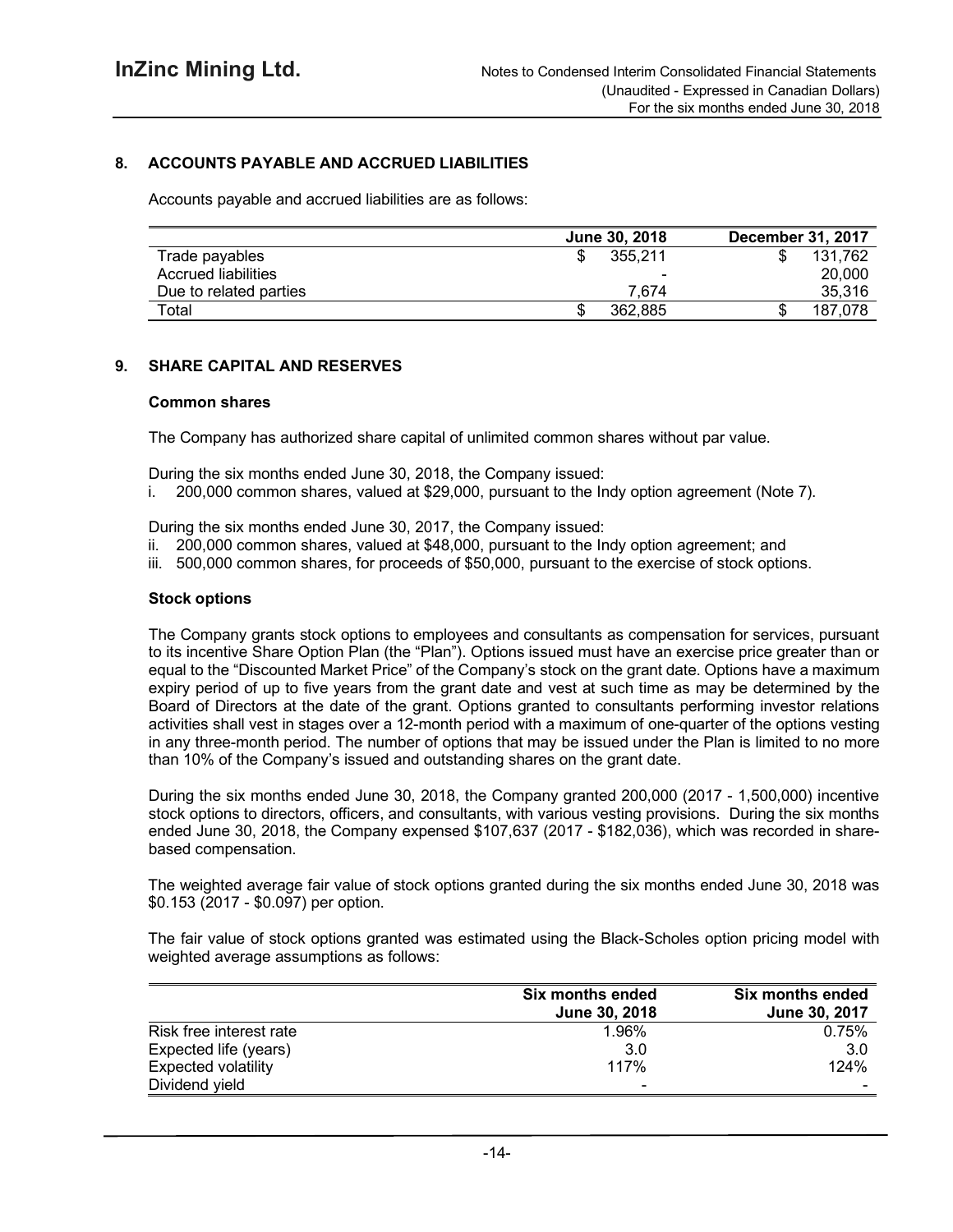## **9. SHARE CAPITAL AND RESERVES (continued)**

## **Stock options (continued)**

Option transactions are summarized as follows:

|                             | <b>Number of Options</b> | <b>Exercise Price (\$)</b> |
|-----------------------------|--------------------------|----------------------------|
| Balance - December 31, 2016 | 5,350,000                | 0.096(1)                   |
| Granted during the year     | 3,780,000                | $0.129^{(1)}$              |
| Exercised during the year   | (850,000)                | 0.100                      |
| Expired during the year     | (1,350,000)              | 0.100                      |
| Balance - December 31, 2017 | 6,930,000                | $0.113^{(1)}$              |
| Granted during the period   | 200,000                  | $0.220^{(1)}$              |
| Balance - June 30, 2018     | 7,130,000                | $0.116^{(1)}$              |
| Exercisable                 | 5,790,000                | $0.110^{(1)}$              |

 $(1)$  weighted average

Options outstanding as at June 30, 2018 are as follows:

| <b>Number of Options</b> | <b>Exercise Price (\$)</b> | <b>Expiry Date</b> | <b>Contractual life</b><br>remaining (years) |
|--------------------------|----------------------------|--------------------|----------------------------------------------|
| 1,500,000                | 0.135                      | May 31, 2020       | 1.92                                         |
| 1,300,000                | 0.13                       | December 20, 2020  | 2.48                                         |
| 200,000                  | 0.22                       | January 30, 2021   | 2.59                                         |
| 2,650,000                | 0.09                       | May 31, 2021       | 2.92                                         |
| 500,000                  | 0.11                       | June 21, 2021      | 2.98                                         |
| 980,000                  | 0.12                       | October 11, 2022   | 4.28                                         |
| 7,130,000                |                            |                    | $2.81^{(1)}$                                 |

 $(1)$  weighted average

## **Warrants**

Warrant transactions are summarized as follows:

|                                            | <b>Number of Warrants</b> | <b>Exercise Price (\$)</b> |  |  |
|--------------------------------------------|---------------------------|----------------------------|--|--|
| Balance - December 31, 2016                | 4.513.700                 | $0.30^{(1)}$               |  |  |
| Issued during the year                     | 19,315,600                | 0.15                       |  |  |
| Expired during the year                    | (4,513,700)               | $0.30^{(1)}$               |  |  |
| Balance - December 31, 2017 and            |                           |                            |  |  |
| June 30, 2018                              | 19,315,600                | 0.15                       |  |  |
| $(1)$ . The set of the set of $\mathbb{R}$ |                           |                            |  |  |

<sup>(1)</sup> weighted average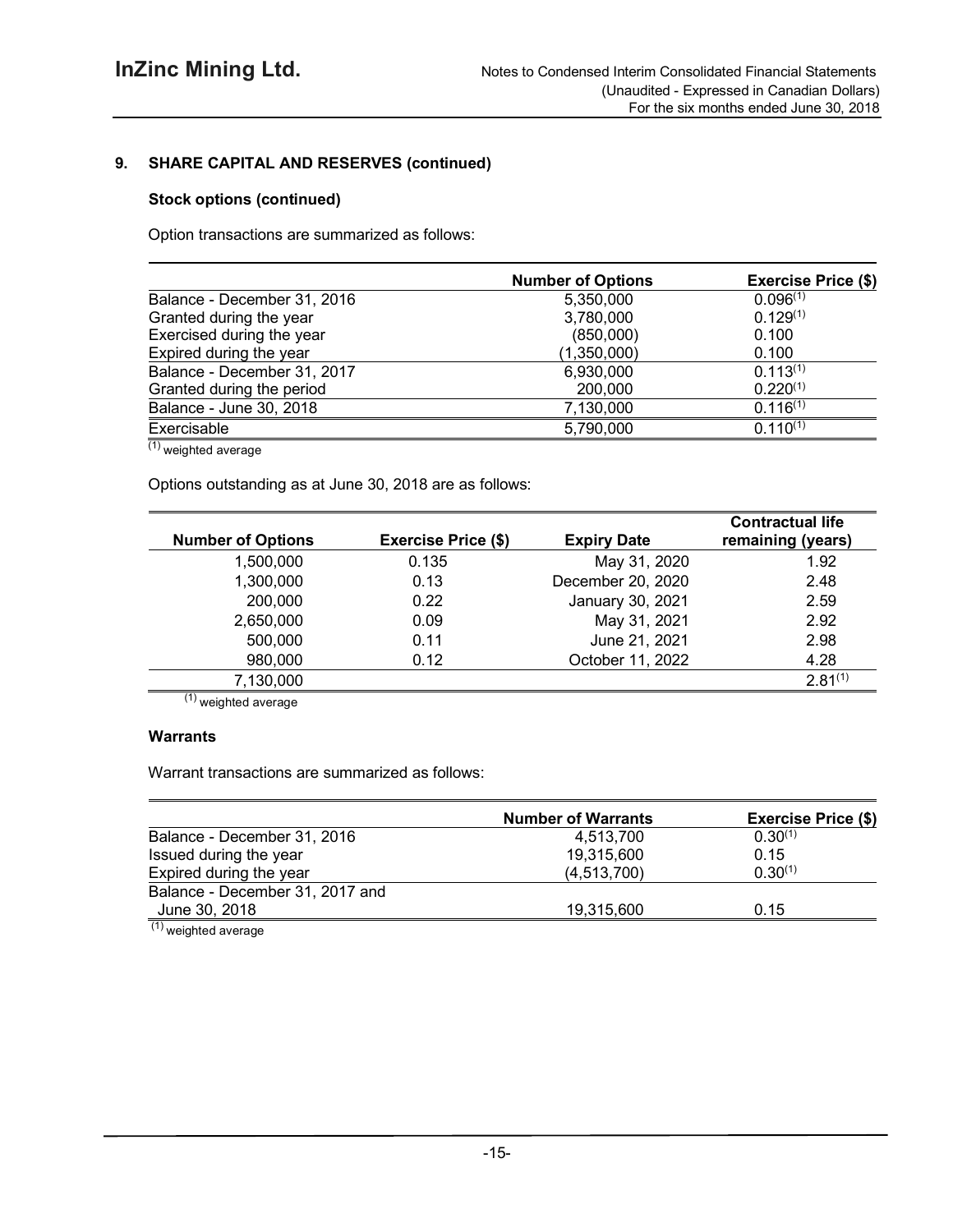## **9. SHARE CAPITAL AND RESERVES (continued)**

#### **Warrants (continued)**

Warrants outstanding as at June 30, 2018 are as follows:

| <b>Number of Warrants</b> | <b>Exercise Price (\$)</b> | <b>Expiry Date</b> | <b>Contractual life</b><br>remaining (years) |
|---------------------------|----------------------------|--------------------|----------------------------------------------|
| 17,177,100                | 0.15                       | December 14, 2019  | 1.46                                         |
| 2.138.500                 | 0.15                       | December 20, 2019  | 1.47                                         |
| 19,315,600                |                            |                    | $1.46^{(1)}$                                 |
| $\lambda$                 |                            |                    |                                              |

(1) weighted average

## **10. RELATED PARTY TRANSACTIONS**

The Company entered into the following transactions with related parties during the six months ended June 30, 2018:

#### **Summary of key management personnel compensation**

The Company defines key management personnel as its directors and officers.

|                                      | For the six months ended June 30, |  |         |
|--------------------------------------|-----------------------------------|--|---------|
|                                      | 2018                              |  | 2017    |
| Short-term benefits paid or accrued: |                                   |  |         |
| Office and miscellaneous             | 18,000                            |  | 15,000  |
| Professional fees                    | 15,000                            |  | 17,000  |
| Share-based compensation             | 36,435                            |  | 147,453 |
|                                      | 69.435                            |  | 179,453 |

Included in rent is \$1,694 (June 30, 2017 - \$4,500) paid or accrued to a company related by the CFO.

Included in accounts payable and accrued liabilities are amounts owing to related parties of \$7,674 (December 31, 2017 - \$35,316).

## **11. SUPPLEMENTAL DISCLOSURE WITH RESPECT TO CASH FLOWS**

For the six months ended June 30, 2018, the Company's significant non-cash transactions consisted of:

- i. shares issued for acquisition of exploration and evaluation assets of \$29,000;
- ii. change in fair market value of marketable securities of \$396; and
- iii. exploration and evaluation assets recorded in accounts payable and accrued liabilities of \$337,086.

For the six months ended June 30, 2017, the Company's significant non-cash transactions consisted of:

- i. shares issued for acquisition of exploration and evaluation assets of \$48,000;
- ii. change in fair market value of marketable securities of \$354;
- iii. allocation of reserves on exercise of options of \$40,000; and
- iv. exploration and evaluation assets recorded in accounts payable and accrued liabilities of \$21,853.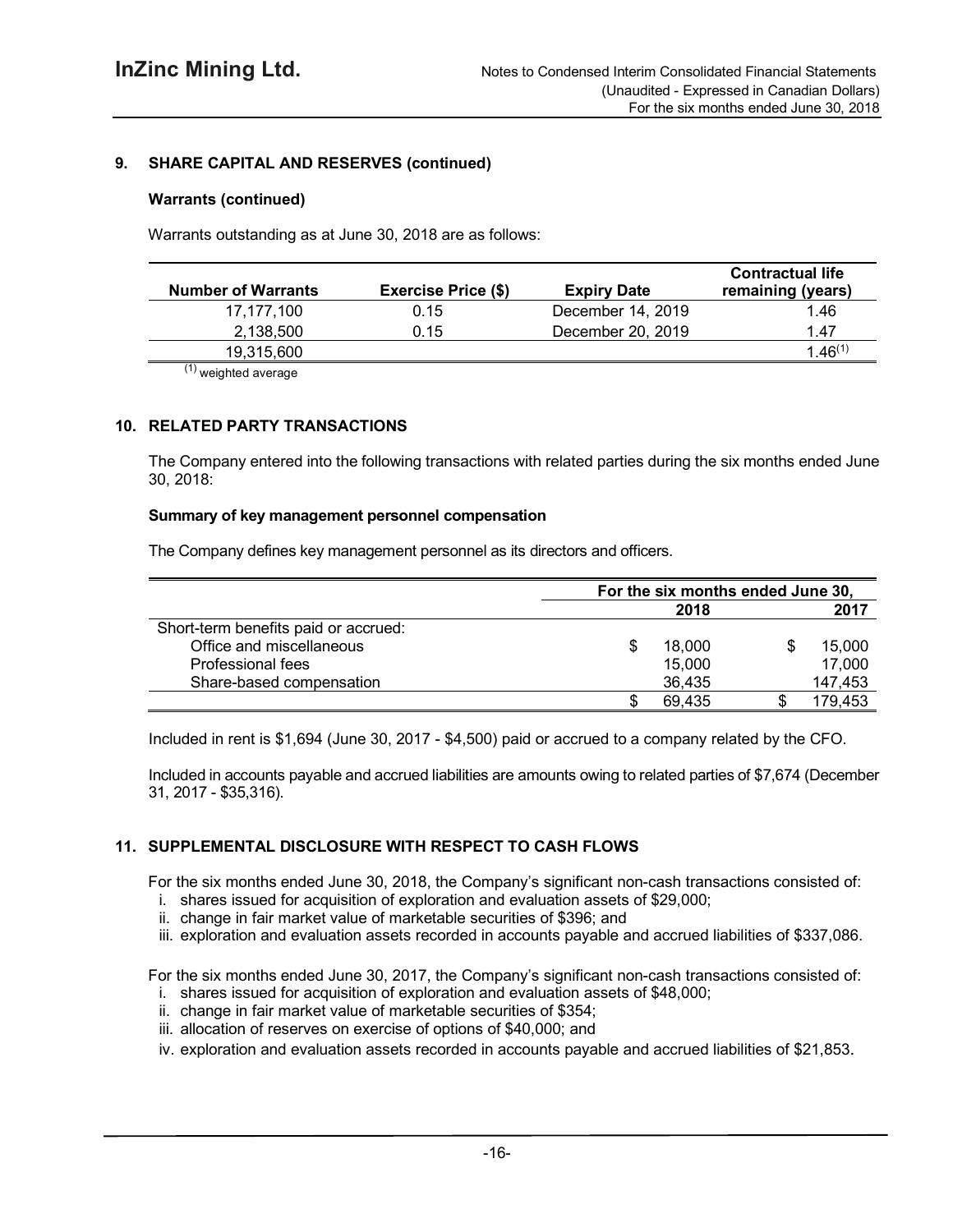## **12. SEGMENTED INFORMATION**

The Company operates in one industry segment being the acquisition and exploration of mineral exploration and evaluation assets. The total assets attributable to the geographical locations relate primarily to exploration and evaluation assets and are all located as follows:

|                                                               | <b>United States</b> | Canada  | Total     |
|---------------------------------------------------------------|----------------------|---------|-----------|
| <b>June 30, 2018</b><br>Exploration and evaluation assets     | 7,261,900            | 238,034 | 7.499.934 |
| <b>December 31, 2017</b><br>Exploration and evaluation assets | 5,724,712            | 155.297 | 5,880,009 |

#### **13. FINANCIAL INSTRUMENTS AND RISK MANAGEMENT**

Financial instruments measured at fair value are classified into one of three levels in the fair value hierarchy according to the relative reliability of the inputs used to estimate the fair values. The three levels of the fair value hierarchy are:

- Level 1 Unadjusted quoted prices in active markets for identical assets or liabilities;
- Level 2 Inputs other than quoted prices that are observable for the asset or liability either directly or indirectly; and
- Level 3 Inputs that are not based on observable market data.

Cash and marketable securities are measured at fair value using level 1 inputs. The value of receivables, advances, reclamation deposit, and accounts payable and accrued liabilities approximates their carrying values.

The Company is exposed to a variety of financial risks by virtue of its activities including currency, credit, interest rate, liquidity and price risk.

#### *Credit risk*

The Company is exposed to industry credit risks arising from its cash holdings and receivables. The Company manages credit risk by placing cash with major Canadian financial institutions. The Company's significant receivables are due from the Federal Government of Canada. Management believes that credit risk related to these amounts is nominal.

#### *Liquidity risk*

Liquidity risk is the risk that the Company will not have sufficient funds to meet its financial obligations when they are due. To manage liquidity risk, the Company reviews additional sources of capital and financing to continue its operations and discharge its commitments as they become due.

#### *Interest rate risk*

Interest rate risk is the risk that the fair value of future cash flows of a financial instrument will fluctuate because of changes in market interest rates. The Company is not exposed to interest rate risk as it does not have any significant financial instruments with interest rates, with the exception of cash. Interest earned on cash is based on prevailing bank account interest rates, which may fluctuate. A 1% change in interest rates would result in a nominal difference for the six months ended June 30, 2018.